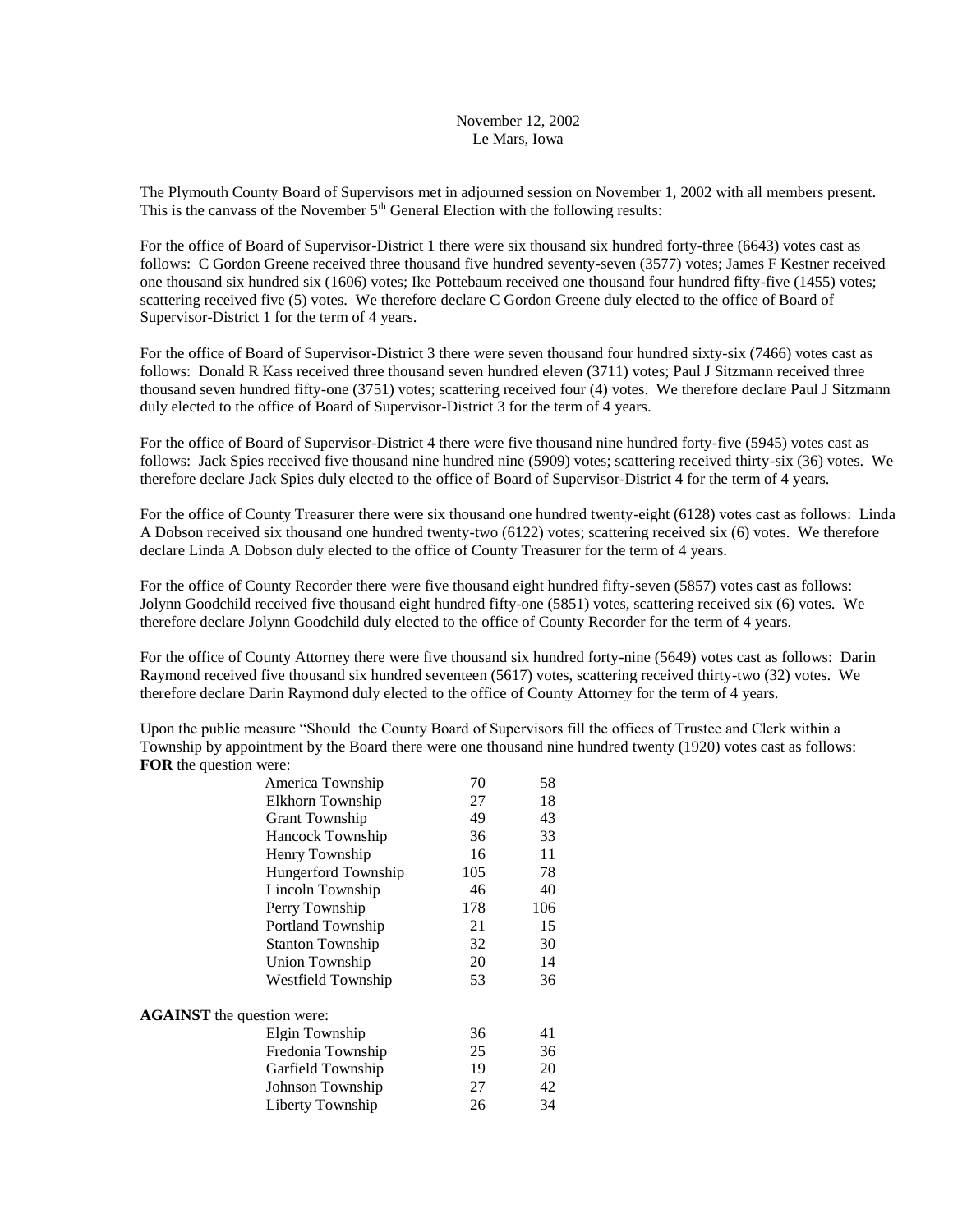| Marion Township            | 31 | 37 |
|----------------------------|----|----|
| Meadow Township            | 27 | 30 |
| Plymouth Township          | 31 | 33 |
| Preston Township           | 31 | 33 |
| Remsen Township            | 25 | 32 |
| Sioux Township             | 38 | 40 |
| <b>Washington Township</b> | 30 | 46 |
|                            |    |    |

For the office of Agricultural Extension Council Member there were twenty thousand eight hundred forty-eight (20848) votes cast as follows: Debra A Ahlers received three thousand three hundred thirty-four (3334) votes; Julie Beitelspacher received four thousand twenty five (4025) votes; Gregg Junck received two thousand nine hundred ninetyeight (2998) votes; Roma Lancaster received two thousand eight hundred twenty-three (2823) votes; Duane Norberg received two thousand two hundred three (2203) votes; Tom C Shinkle received one thousand nine hundred sixty-three (1963) votes; Gail Schoenrock received three thousand four hundred eighty-two (3482) votes; scattering received twenty (20) votes. We therefore declare Debra A Ahlers, Julie Beitelspacher, Gregg Junck, Roma Lancaster and Gail Schoenrock duly elected to the office of Agricultural Extension Council Member for the term of 4 years.

For the office of Soil and Water Conservation Commission there were seven thousand two hundred (7200) votes cast as follows: Nancy E Anderson received three thousand nine hundred fifty (3950) votes; Pat Winter received three thousand two hundred thirty-two (3232) votes; scattering received eighteen (18) votes. We therefore declare Nancy E Anderson and Pat Winter duly elected to the office of Soil & Water Conservation Commission for the term of 4 years.

For the office of United States Senator there were seven thousand four hundred seventy-five (7475) votes cast as follows: Tom Harkin received three thousand three hundred seven (3307) votes; Greg Ganske received three thousand nine hundred ninety (3990) votes; Timothy A Harthan received eight-eight (88) votes; Richard J Moore received eight-two (82) votes; scattering received eight (8) votes.

For the office of United States Representative there were seven thousand two hundred ninety-six (7296) votes cast as follows: Paul Shomshor received two thousand four hundred nineteen (2419) votes; Steve King received four thousand eight hundred seventy-one (4871) votes; scattering received six (6) votes.

For the office of Governor and Lieutenant Governor there were seven thousand five hundred thirty-tow (7532) votes cast as follows: Tom Vilsack/Sally Pederson received three thousand two hundred sixty-four (3264) votes; Doug Gross/Debi Durham received four thousand sixty-two (4062) votes; Jay Robinson/Holly Jane Hart received one hundred eight (108) votes; Clyde Cleveland/Richard Campagna received eighty-eight (88) votes; scattering received ten (10) votes.

For the office of Secretary of State there were seven thousand twenty (7020) votes cast as follows: Chet Culver received two thousand five hundred seventy-three (2573) votes; Mike Hartwig received four thousand one hundred eighty-four (4184) votes; Don Arenz received one hundred twenty-one (121) votes; Sylvia Sanders Olson received one hundred thirty-nine (139) votes; scattering received three (3) votes.

For the office of State Auditor there were six thousand nine hundred thirty-seven (6937) votes cast as follows: Patrick J Deluhery received two thousand one hundred sixty (2160) votes; David A Vaudt received four thousand two hundred ninety-eight (4298) votes; Christy Ann Welty received four hundred seventy-eight (478) votes; scattering received one  $(1)$  vote.

For the office of State Treasurer there were seven thousand thirty-five (7035) votes cast as follows: Michael l Fitzgerald received two thousand seven hundred sixty-five (2765) votes; Matt Whitaker received four thousand one hundred thirtyseven (4137) votes; Tim Hird received one hundred thirty-two (132) votes; scattering received one (1) vote.

For the office of Secretary of Agriculture there were seven thousand one hundred two (7102) votes cast as follows: Patty Judge received two thousand three hundred sixty-seven (2367) votes; John Askew received four thousand four hundred fifty-two (4452) votes; Brian Russell Depew received one hundred one (101) votes; Fritz Groszkruger received eightyone (81) votes; Ronald Tigner received one hundred one (101) votes; scattering received one (1) vote.